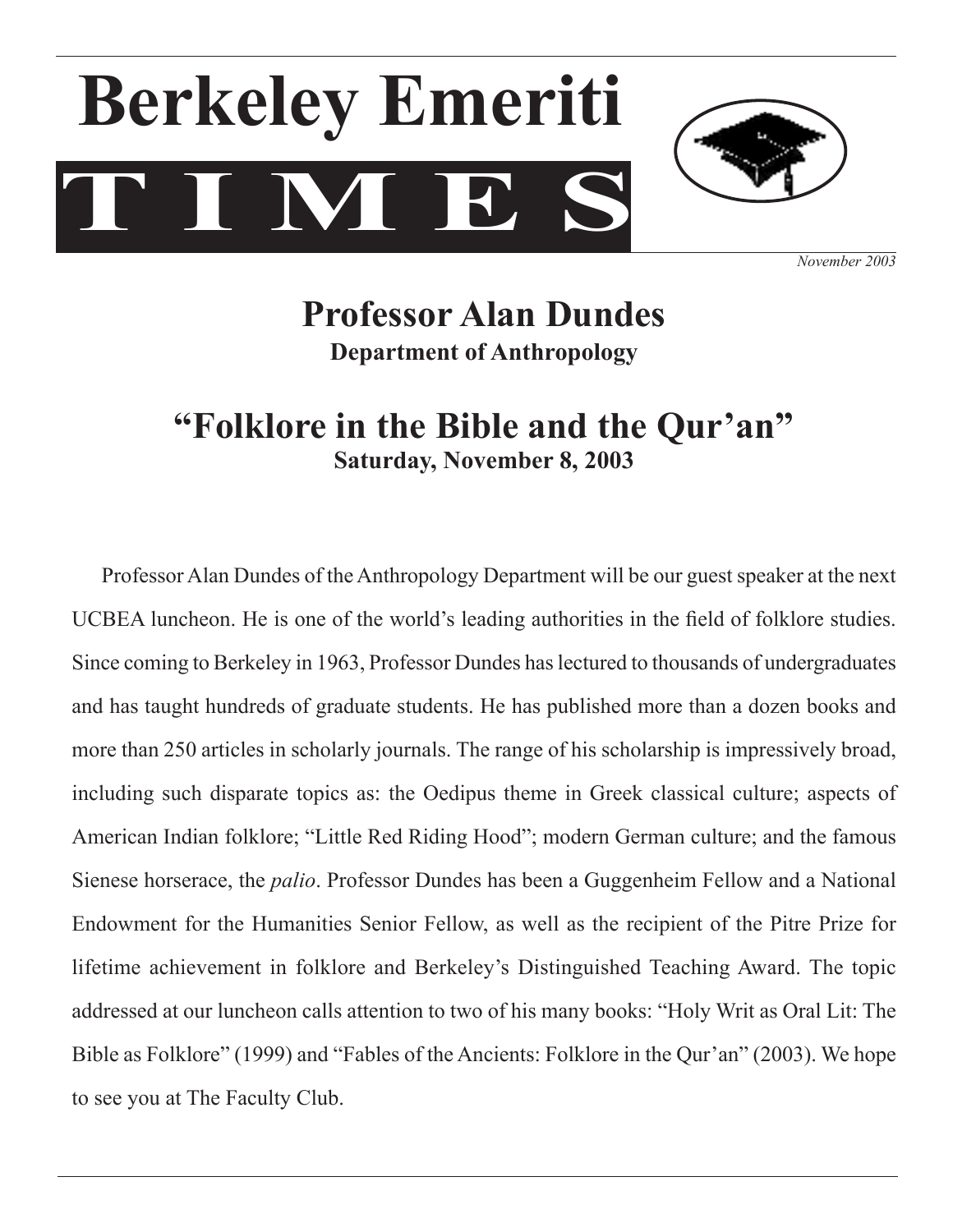### **UCB EMERITI ASSOCIATION EXECUTIVE COMMITTEE**

### **2003-2004**

**President** Gene Brucker

**Vice President** Paola Timiras

**Secretary-Treasurer**  Joseph Garbarino

**Stewards** Betty Carpenter Sue Cork Mary Dee Vermeulen Todd Smith

**Members at Large** Claude Babcock George Leitmann Austin Ranney Larry Waldron Sheridan Warrick

**Mailing Address** UC Berkeley Emeriti Association 2 Boalt Hall, # 7200 Berkeley, CA 94720-7200

**Director, UCB Retirement Center** Shelley Glazer 510/642-5461 sdg@uclink.berkeley.edu

**Administrative Specialist** André S. Porter asporter@uclink.berkeley.edu

| Office                                | <b>UCB Retirement Center</b><br>2 Boalt Hall, # 7200<br>Berkeley, CA 94720-7200            |
|---------------------------------------|--------------------------------------------------------------------------------------------|
| Hours                                 | Monday – Friday<br>$8:30$ am $-4:30$ p.m.<br>Closed Noon-1 p.m.                            |
| Telephone<br>Fax<br>Web site<br>Email | 510/642-5461<br>510/643-1460<br>http://thecenter.berkeley.edu<br>ucbrc@uclink.berkeley.edu |



Published before each meeting of the UC Berkeley Emeriti Association: To provide closer networking for members with meeting announcements, meeting reviews, executive committee actions, pertinent campus news, and to reach out to members who cannot attend the meetings. Editor: Claude Babcock Phone: 510/848-3368 Email: cbabcock@uclink.berkeley.edu

### **Exercise Your Brain As Well As Your Body and Welcome Stress!**

Atthe UCBEA luncheon on Saturday, September 13, 2003, Professor Emerita Paola Timeras addressed her aging colleagues and guests on the subject of living longer and growing younger. Yes, younger seems a stretch, but there are some encouraging facts emerging from studies of aging, a field in which Professor Timeras has been active for many years.

The modern increase in human longevity was strikingly illustrated in a graph of life expectancy at birth for French citizens from 1806 to 1995. Professor Timeras regards the rise from about 40 years expectancy in 1806 to over 80 years in 1995 as a major and under-appreciated achievement of civilization. However, the assiduous long-term record keeping of the French government also shows appalling abrupt declines coincident with wars – failures of civilization. For example, in the period of the First World War, longevity for men fell to about 28 years, almost as low as the decline to 25 years in the Napoleonic Wars over 100 years earlier.

 The dogma that nerve paths in the mammalian central nervous system are fixed and cannot be regenerated is being challenged by recent research. Plasticity in brain development was first recognized in male canaries. Neural cellsthatproducespringmatingsongsdieoffeachyear,andnewcellsaregenerated as newsongs are composed the following spring.Neurogenesisin human brains is stimulated by growth factors (vitamins), physical exercise and learning. In Professor Timeras'slaboratory, tissue culture studies have demonstrated that growth factors stimulate neuroglial cells giving rise to progenitor cells, which might possibly be transformed into neurons under the influence of growth factors and a favorable hormonal environment.

 You cannot be active and avoid stress, so it is good news that moderate amounts of stress may be beneficial. Stress induces defense mechanisms for maintenance of homeostasis, the keeping of a steady internal state in a changing external environment. *Hormesis*, small stimulations of a system by an external agent, may serve as a "check up" for the preparedness of the organism to adapt and survive.

 In summary:Appreciate the great cultural achievement of your increased years of life over that of your ancestors; avoid wars; take heart from the fact that your brain cells have powers of regeneration; exercise your body and brain; accept moderate stress as beneficial. Learn some new songs!

 *Larry Waldron*

### **Membership Dues Reminder**

 It's dues time again. Dues are \$10 a year and can be paid by a check made out to the UCB Emeriti Association and mailed to the Association at 2 Boalt Hall #7200, Berkeley, CA. 94720-7200. If you contribute an amount in addition to the dues payment, please indicate this on your check.

 If you are not sure of your current dues status, remember that the last year for which dues have been paid can be found on the mailing label on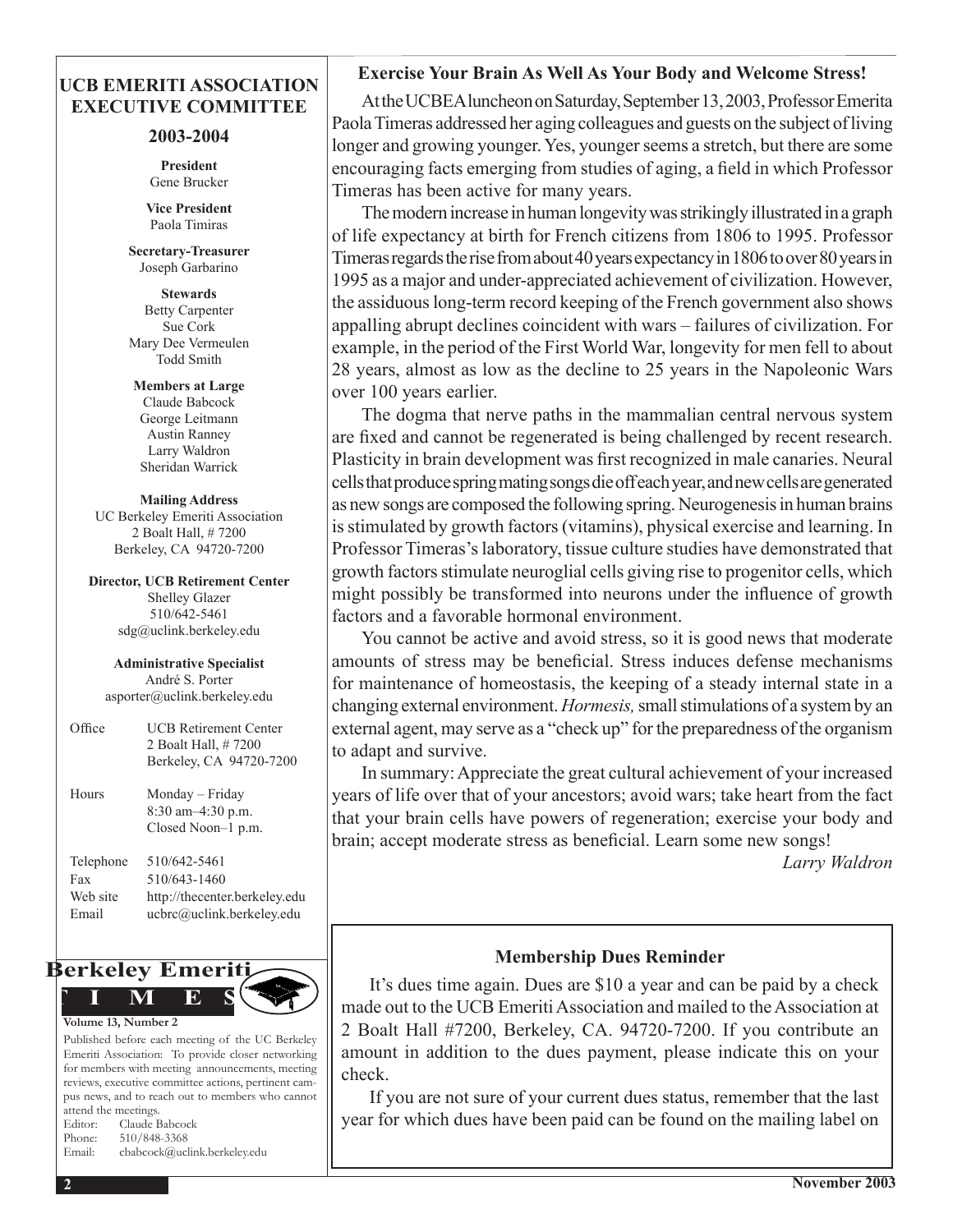### **Recognizing an Exemplary Professor SATISFACTORY SERVICES**

 In recent months, the Board of UC Berkeley Emeriti Association has been discussing ways our association might recognize the achievements of colleagues who have continued to do exceptional work as scholars, teachers and community activists, after their retirement. Louise Taylor, the past president of the Association, has been instrumental in pursuing this goal, and I thank her for her efforts. Today, the Association salutes Professor Emeritus Mark Rosenzweig of the Psychology Department, for his extraordinary record of teaching, research and service since his retirement in 1992.

Mark Rosenzweig has had a long and distinguished career at Berkeley and has made extraordinary contributions to our understanding of the biological bases of learning and memory. His work has been recognized by many professional honors, including election to the National Academy of Sciences and two honorary doctoral degrees. Professor Rosenzweig has served as president of the International Union of Psychological Science, was co-editor of the "International Handbook of Psychology" (2000) and is an active member of the Program Committee for the International Congress of Psychology, which will be held in Beijing 2004. His textbook "Biological Psychology" has been published in three editions, the last in 2002, and has been translated into French, Italian and Spanish. He continues to publish significant work in his field, to write reviews for psychological journals and essays for encyclopedias. The (past) chairman of the Psychology Department, Karen De Volois, has written that "[Mark] continues to be an active and greatly appreciated member of [our] department, a teacher and resource forstudents and colleagues, a willing servant of his profession and his colleagues around the world, and an active contributor to his field. Ten years after retirement, he remains an exemplary professor."

Mark, on behalf of the Board of the Emeriti Association, I offer you this gesture of recognition of your exceptional achievements since your formal retirement, which in retrospect appears to be no retirement at all. There is no honorarium attached to this award (our impoverished treasury will not permit it) no plaque or scroll to commemorate the event, only our appreciation for your contributions to your discipline, your students and to Berkeley.

*Gene Brucker*

### *New Recommendation*



**Kirk T. Allen of Lamorinda Electric** (925/283-9473) is a good electrician who will take small jobs (Olivia Eielson).

### *Previous Recommendations*

### **Woolery Window Washing**

(925) 935-2119,TomWoolery is highly dependable, his work is flawless, and his prices are reasonable. (Beverly Portis)

**Tony at The Recovery** (843-2708), 2511 San Pablo Avenue, Berkeley. For years he has been our reliable craftsman with helpful advise and taste. (Claude Stoller)

Please submit new listings to ucbrc@uclink.berkeley. edu, or you can phone the editor at 848-3368. You can view all listings at http://thecenter.berkeley.edu/ucbea-services. htm.

### **I Think That I Shall Never See...**

 Campus arborist Richard Trout notes that trees are an important part of what people remember long after they have left UC Berkeley.

 The oldest planted trees on campus are redwoods southeast of Giannini Hall planted by the original owners of the property more than 140 years ago. Some of the oaks and bays probably predate the campus. Other unusual specimens include: the titoki tree of New Zealand about 125 years old; the olive trees around Giannini and Wellman Halls, transplanted (some twice) from the original botanical garden; and group of blue gums in the Eucalyptus Grove planted in 1877.

 Among the missing are: pepper trees which once bordered Morrison Hall; Port Orford cedars north of Valley Life Sciences Building; mature coast live oaks on the north fork of Strawberry Creek and Faculty Glade and the campus's last turkey oak near the west entrance.

 For more information on the inventory and mapping of all trees on the 178-acre core campus, visit the web site set up by Richard Trout at http://landscape.ced.berkeley. edu/~treefund.